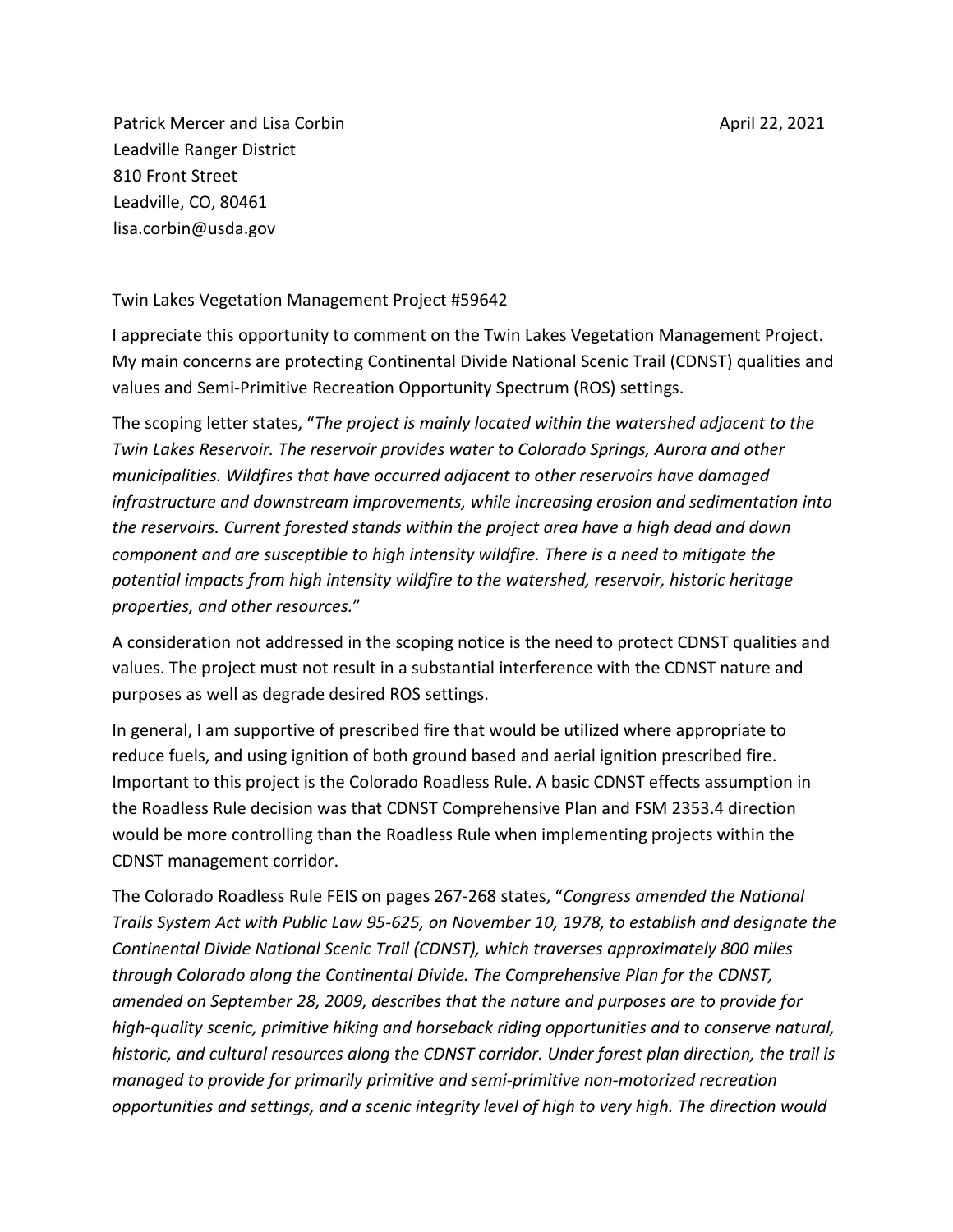*be followed under any of the four alternatives... None of the alternatives would directly affect the scenic values for which the CDNST was designated because management direction contained in the statutes associated with this designated trail overrides any existing forest plan direction or rule….*"

Vegetation management that requires temporary or permanent roads and mechanical harvesting equipment within the CDNST corridor must be carefully planned and very limited if the CDNST qualities and values are to be protected. Such actions should only be considered after the plan is amended or revised to address policy requirements to establish a CDNST Management Area with associate plan components that protect CDNST qualities and values (FSM 2353.04i and FSM 2353.44). The analysis should ensure that all BLM public lands within the project area are identified and that the National Trail direction in BLM MS-6280 is followed, if relevant.

At this time, the Forest Service and BLM should modify the proposed action or evaluate an alternative that avoids permanent and temporary road construction and reconstruction within the CDNST management corridor as shown on the map in **Appendix A** (CDNST Area of Concern Area).

The Environmental Assessment must be site-specific and not rely on a Condition Based Management approach with identified design features and sideboards to protect resources. This approach is not reliable for protecting CDNST qualities and values and for maintaining Semi-Primitive ROS setting characteristics.

The Environmental Assessment should utilize the ROS and Scenery Management Systems in the analysis to help ensure that the NEPA assessment accurately describe the affected environment and expected outcomes from each alternative. CDNST substantial interference analyses and determinations need to be rigorous and be addressed as part of the cumulative impacts. Map elements need to be discernable using a high-contrast color scheme. In addition, geospatial data should be available that correspond to proposed roads and mechanical treatment units.

These scoping comments also include information found in a CDNST Planning Handbook (**Attachment A**), CDNST Comprehensive Plan (**Attachment B**), FSM 2350.4 policy direction for the CDNST (**Attachment C**), and the ROS Book (**Attachment D**).

Please add me to the mailing list for this project. Thank you for accepting and considering these comments.

Greg Warren P.O. Box 2322 Frisco, CO 80443 NSTrail@comcast.net